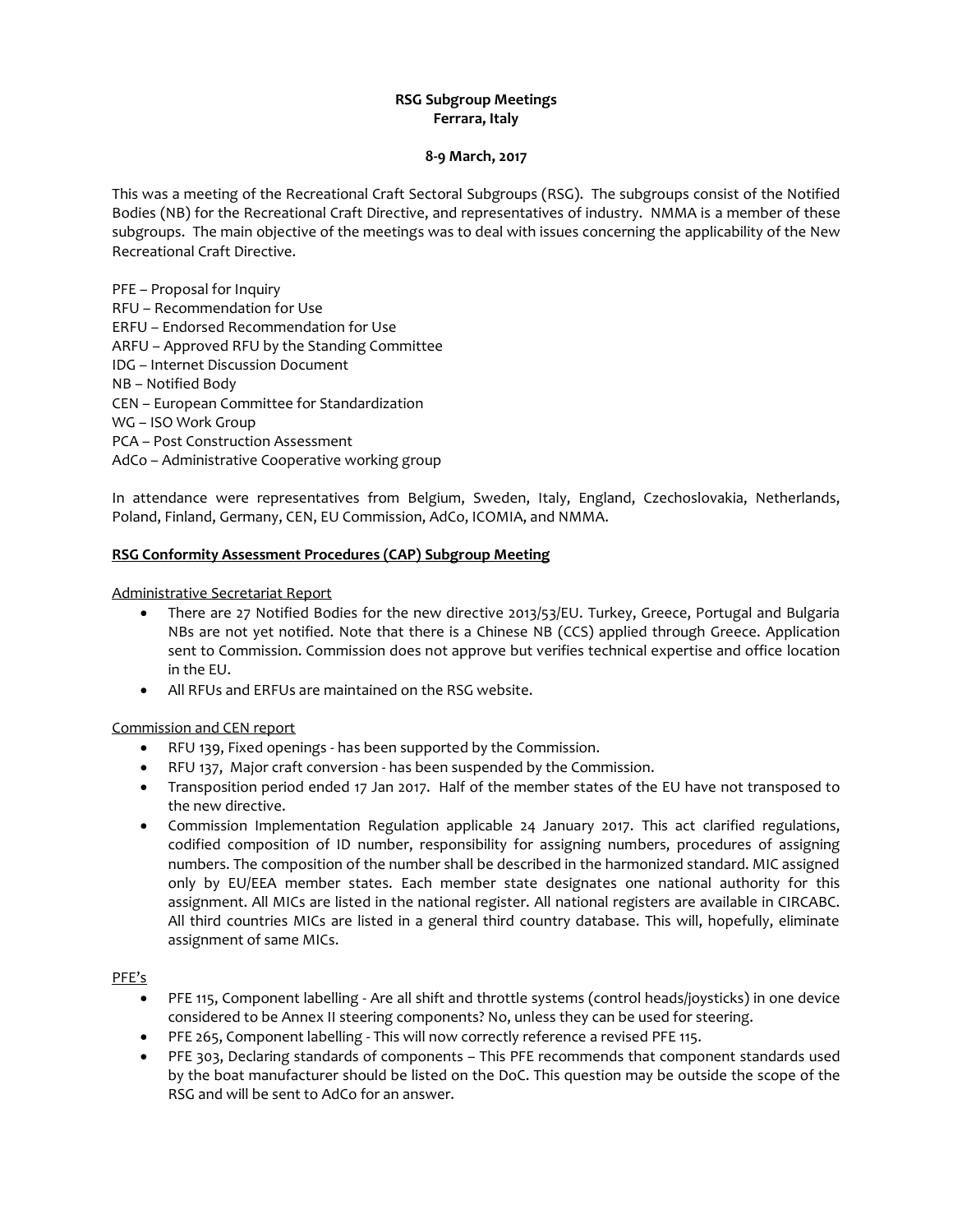- PFE 304, Electrically driven kayaks, propulsion engine Electrical engines are outside the scope of the directive for emissions, but are considered a means of propulsion so the craft with these engines is within the scope of the RCD.
- PFE 305. PCA and builder's plates Old plate must be removed or marked invalid.
- PFE 307, Enter the craft/Enter the interior of the craft The PFE tries to differentiate these terms and also gives a listing where these terms are used. This PFE will be used until TC188 defines these terms. (TC188 action: ISO 8666)
- PFE 308, Electric provisions to determine the fuel level Non sparking electrical components are required to be CE marked as an Annex II component if they are installed in a petrol tank or petrol engine space. Action: ICOMIA to submit comment to whether batteries are considered Annex II components.
- PFE 310, Applicants for PFEs Withdrawn, question is covered in the RCD.
- PFE 311, Start in gear protection devices/Electric outboard engines Withdrawn. The larger question is whether electric outboard engines are covered by the RCD. The PFE was rewritten to state that electric propulsion engines are covered by the RCD.

## Issues of the CAP Subgroup

- Database of Authorized Products Available on the RSG website. Lists of issued certificates. Input required by all NBs. Currently only has IMCI input.
- RSG Contract minimum content RSG chair asked the RSG to look at developing a standard contract for NB use, using the IMCI contracts as a baseline draft.
- RCD 2013/53/EU, Reference to 97/68/EU Off-road machinery direction no longer applicable as it has been replaced by an EU decision.
- RSG guidelines
	- o Conformity assessment modules in RSG Guidelines All RSG module descriptions are being rewritten to RCD2.
		- Note1: Commission stated that PCA engines must follow RCD2 requirements, i.e., A PCA craft needs a new engine. End of PCA? Stay tuned.
		- Note2: A NB said that RCD2 engines have tougher emission limits than California. (!)
	- o "Recreational Craft Directive" to "Watercraft Directive" RCD is changing to WD and RSG changing to WSG. To be decided at the RSG meeting in April.
	- o PCA information for engines test limit equivalents need to be defined by the Commission.

## **RSG Technical Issues (TI) Subgroup meeting**

## PFEs

- PFE 293, Major craft conversion A major craft conversion requiring a reassessment of the craft can happen with a physical craft change or with just a change in maximum capacity.
- PFE 300, Fire detectors Will try to amend ISO 9094 prior to RSG addressing the question of where to locate fire and heat detection systems. (NMMA Action)
- PFE 306, CO detection systems Not needed since not an RCD2 requirement. Still an RSG recommendation.
- PFE 309, Stability of RIBS A cockpit of a RIB is considered a recess.
- PFE 312, LPG/LNG Withdrawn; Conversions to LPG or LNG is always a major craft conversion. Revised RFU 132.
- PFE 313, LNG Withdrawn; send to ICOMIA ISO improvement list for NWIP consideration.
- PFE 314, Major craft conversion This PFE listed every possible system that would define a major craft conversion. Totally too many unneeded requirements for the industry. RSG Working Group created to address the details presented in the PFE. Heinemann, Hemp, Marlow, Reay, Hoglund, Bergstrom.